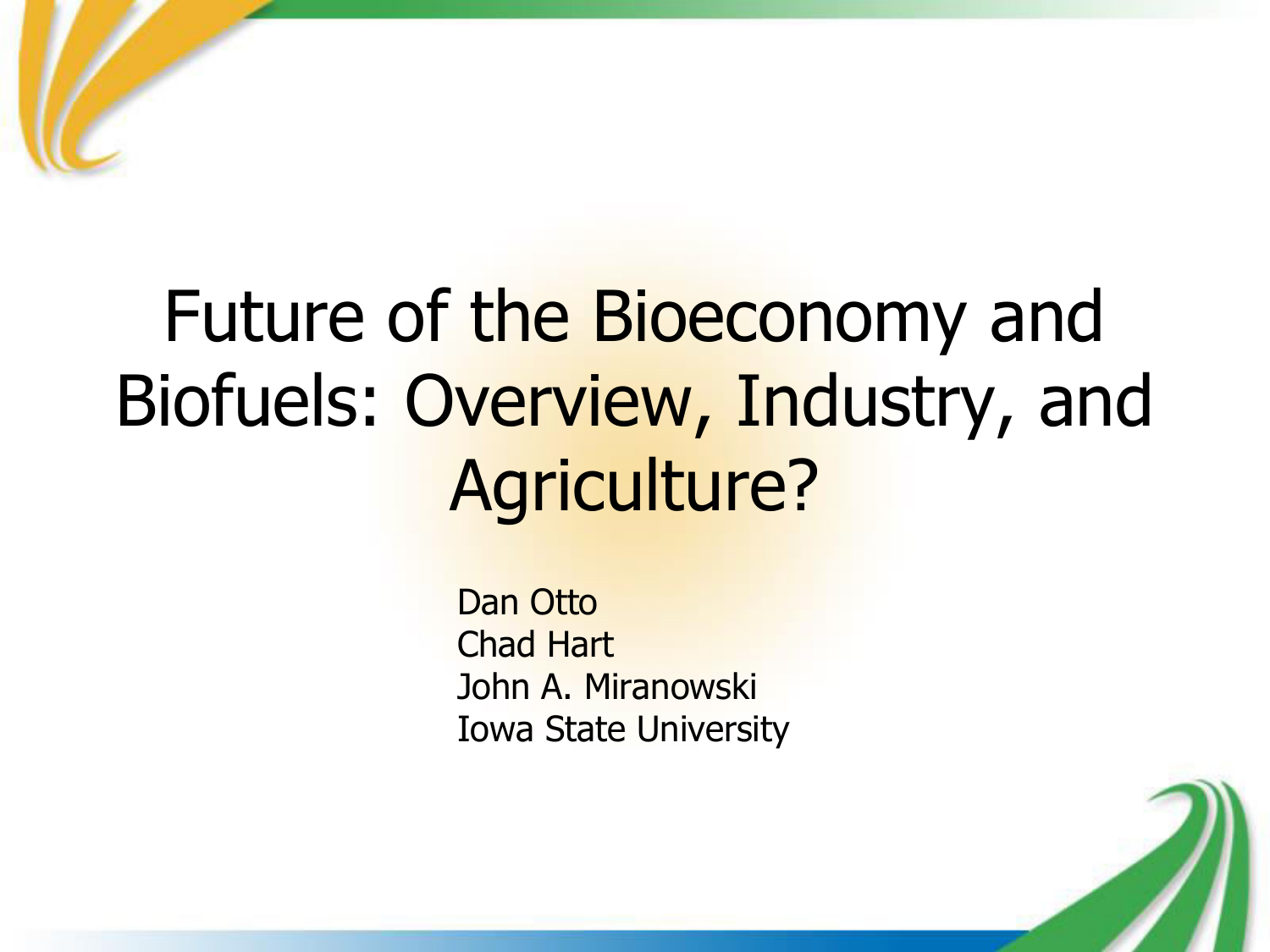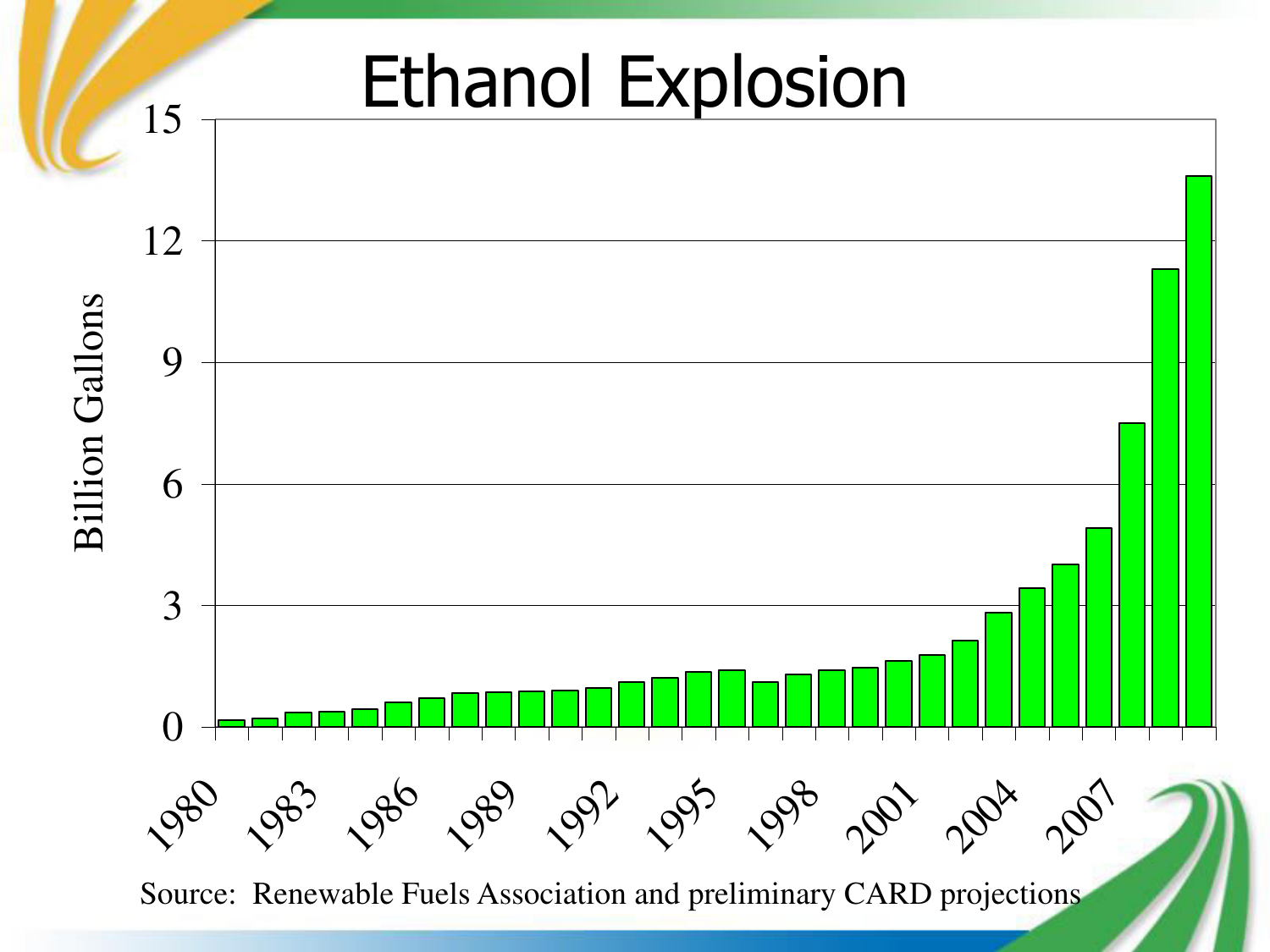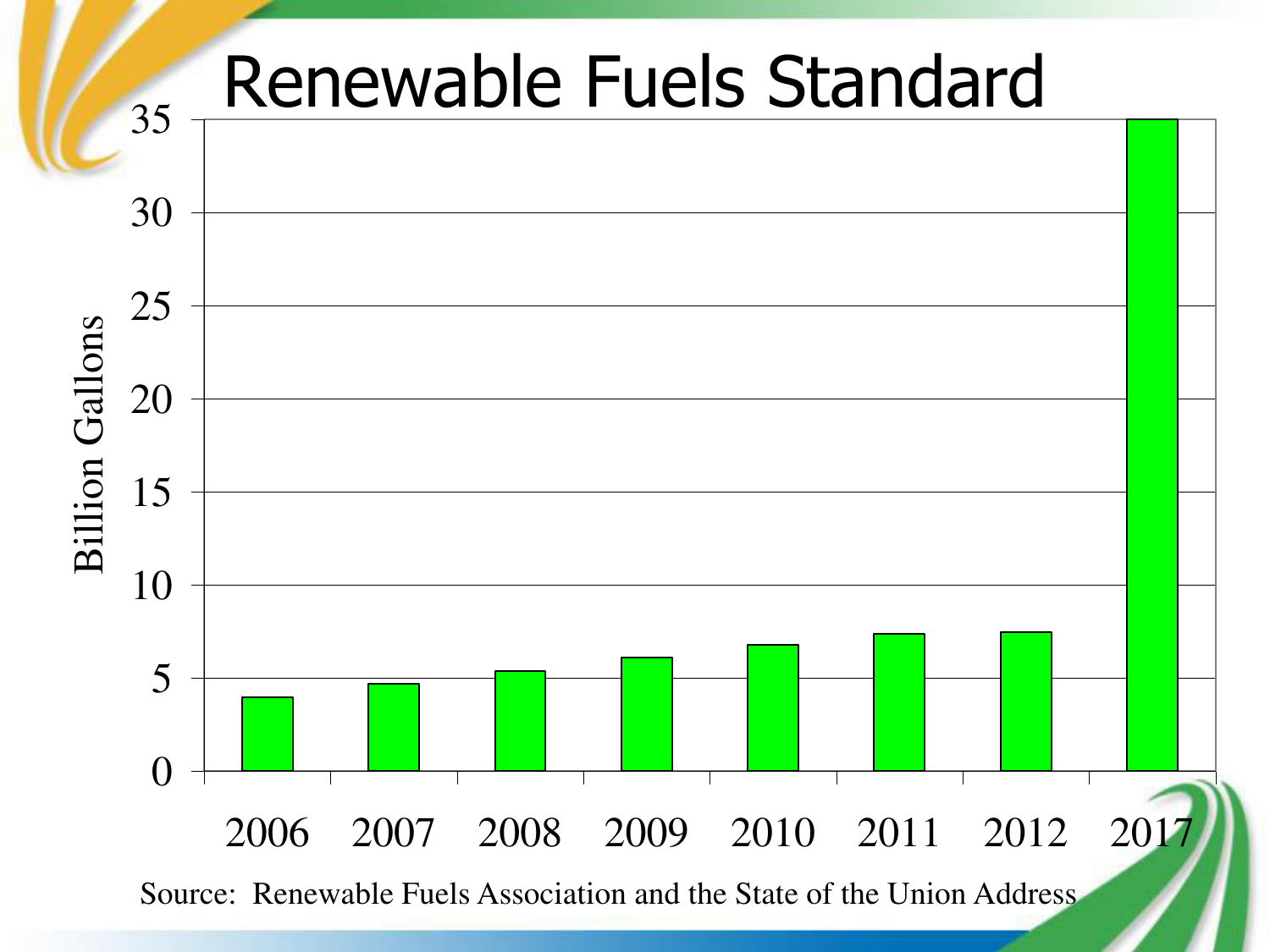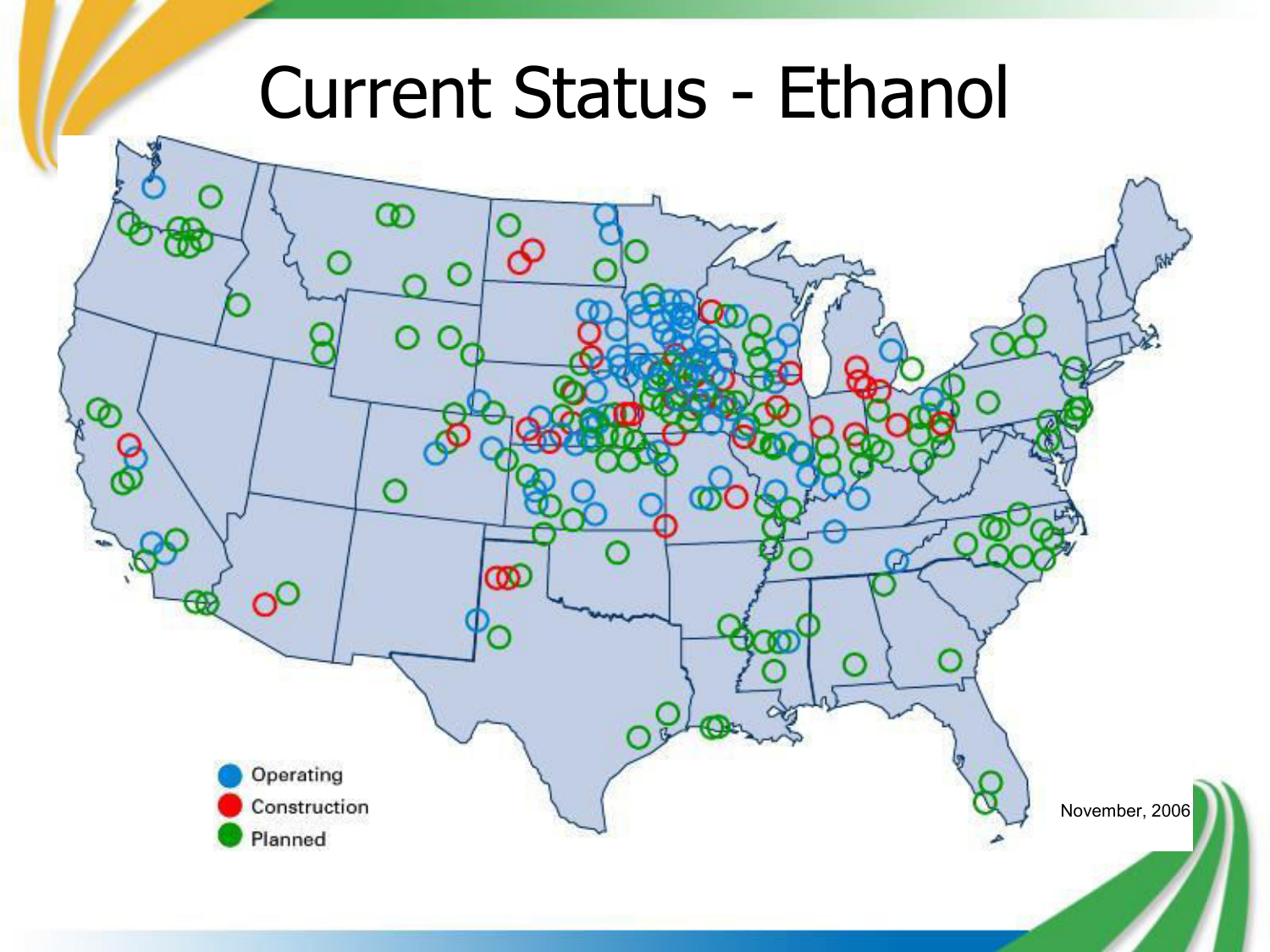## Iowa Corn Processing & Ethanol Plants, Current & Planned, 11-06

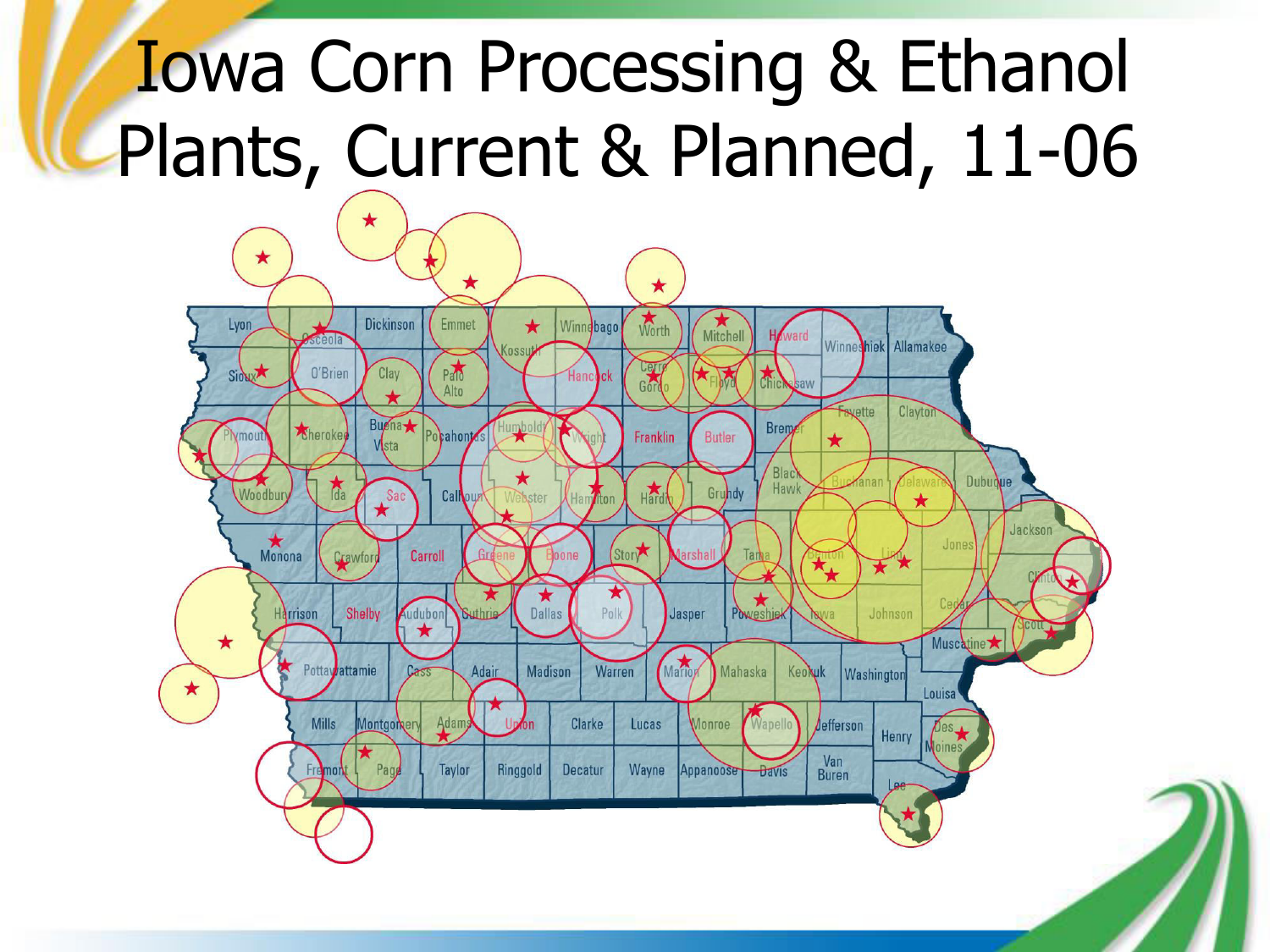### Use of Iowa corn – 2005-2006



Source: Iowa Corn Growers Association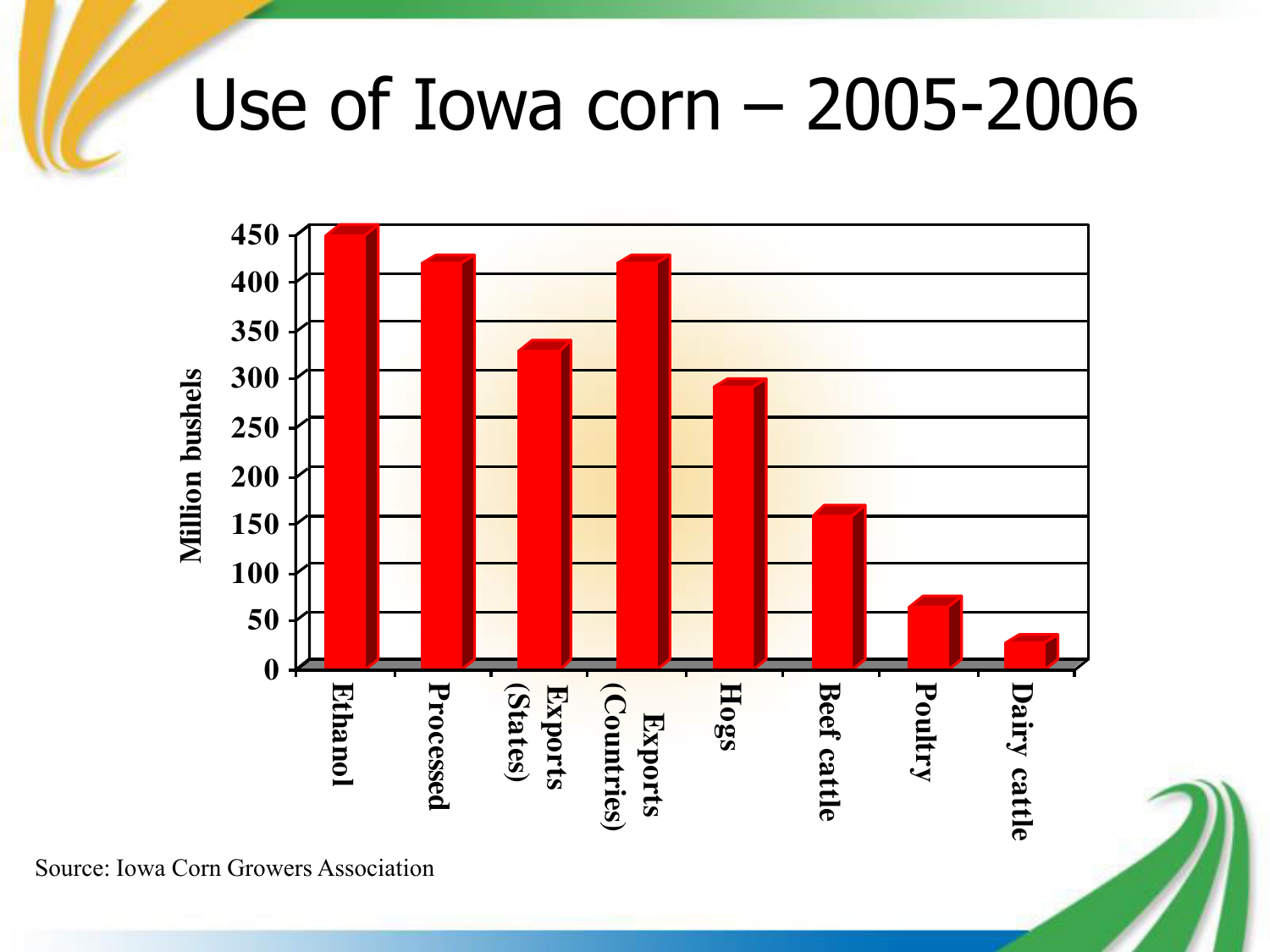## Possibilities for Increasing Corn Acreage?

| <b>State</b>    | 2000-2006 Average |          | Percentage of   | If the States Followed a 2/1 Rotation |          |
|-----------------|-------------------|----------|-----------------|---------------------------------------|----------|
|                 | Corn              | Soybeans | Acreage in Corn | Corn                                  | Soybeans |
|                 | (acres)           |          |                 | (acres)                               |          |
| Illinois        | 11,421            | 10,236   | 53%             | 14,438                                | 7,219    |
| Indiana         | 5,657             | 5,571    | 50%             | 7,486                                 | 3,743    |
| Iowa            | 12,386            | 10,450   | 54%             | 15,224                                | 7,612    |
| Kansas          | 3,314             | 2,850    | 54%             | 4,110                                 | 2,055    |
| Kentucky        | 1,217             | 1,279    | 49%             | 1,664                                 | 832      |
| Michigan        | 2,221             | 2,036    | $52\%$          | 2,838                                 | 1,419    |
| Minnesota       | 7,214             | 7,257    | 50%             | 9,648                                 | 4,824    |
| Missouri        | 2,864             | 5,050    | $36\%$          | 5,276                                 | 2,638    |
| <b>Nebraska</b> | 8,307             | 4,743    | 64%             | 8,700                                 | 4,350    |
| Ohio            | 3,371             | 4,493    | 43%             | 5,243                                 | 2,621    |
| South Dakota    | 4,350             | 4,179    | $51\%$          | 5,686                                 | 2,843    |
| Wisconsin       | 3,636             | 1,610    | 69%             | 3,497                                 | 1,749    |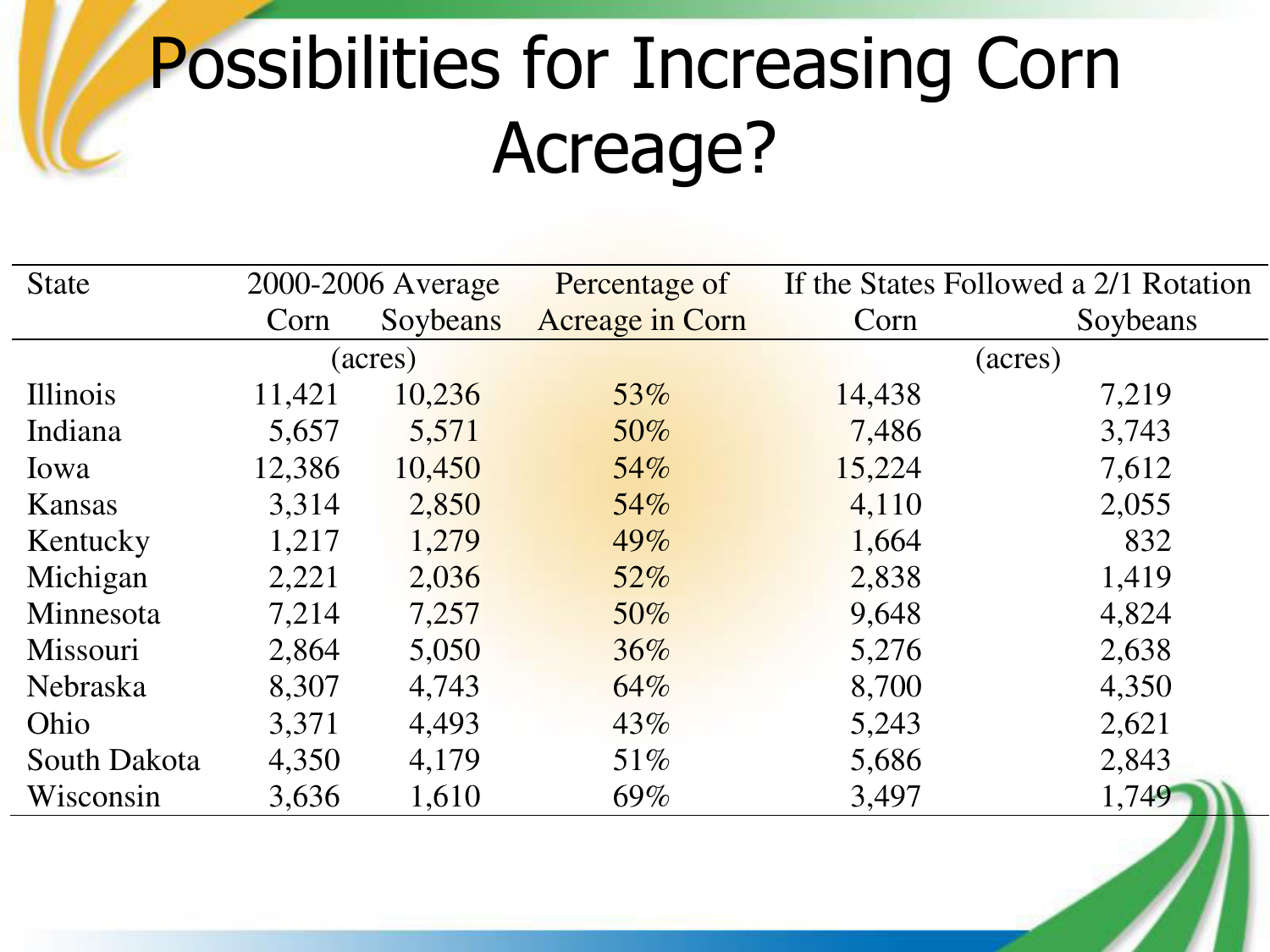#### Outlook for Crude Oil Prices

- Crude oil futures contract prices for delivery through  $2011 - $60 - 65/b$ bl
- Energy prices likely in \$60-68/bbl range Global **Insight** 
	- Real and perceived risk
	- Surplus production capacity
	- Economic growth
	- Growing global demand
- Important caveat with rapid ethanol supply expansion

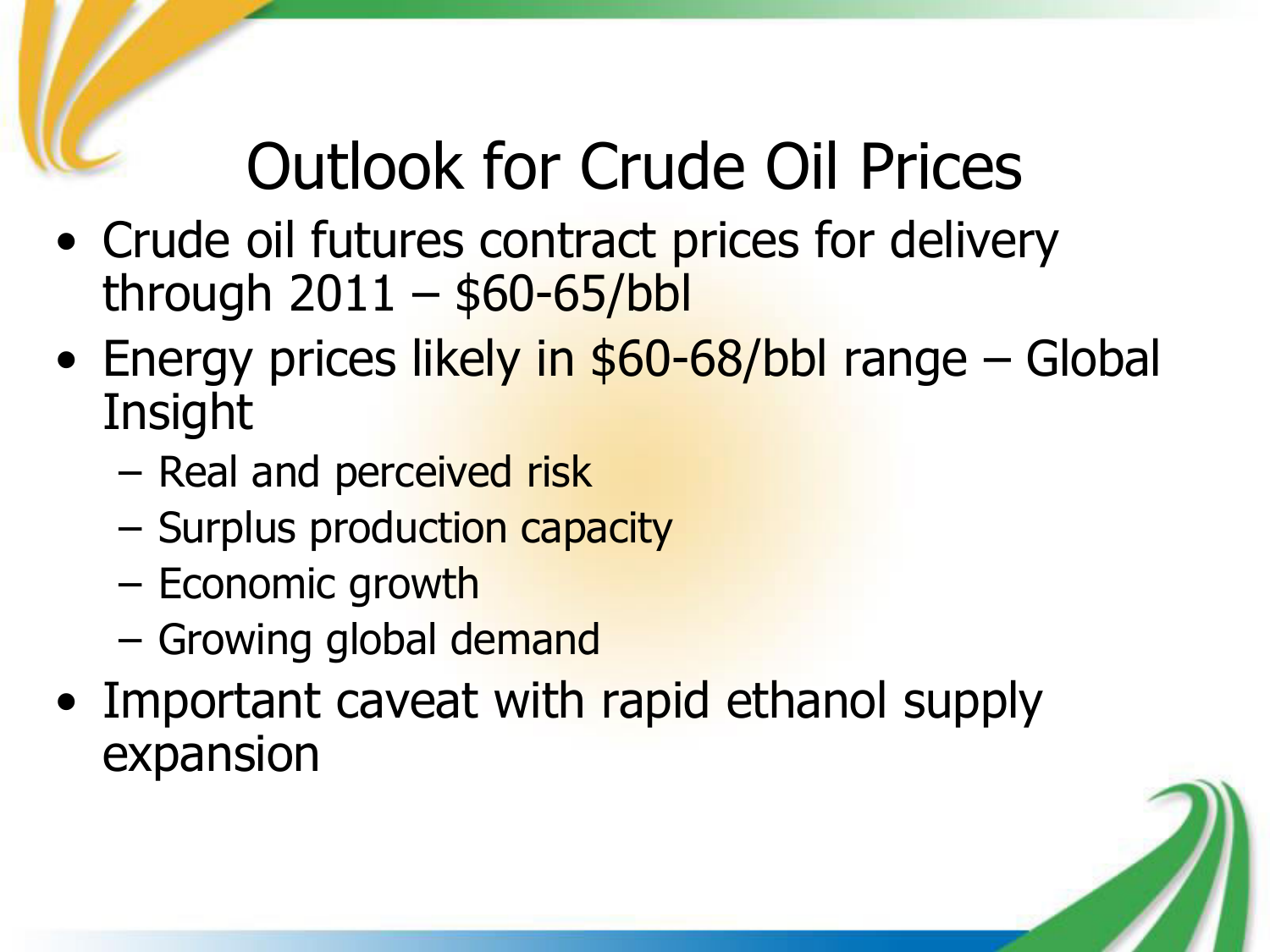# Biofuel Industry Issues

- Corn-based ethanol facing increasing capital costs with rapid expansion
- Ethanol and co-product transportation challenge
- Structural change and industry "shake-outs"
	- Initially, fragmented local firms for local growth
	- Growing spatial, vertical, and product integration
	- Few large firms will likely drive the industry
- Local economic growth and job tradeoffs
- Food, feed, and fuel tradeoffs
- Environmental and climate impacts

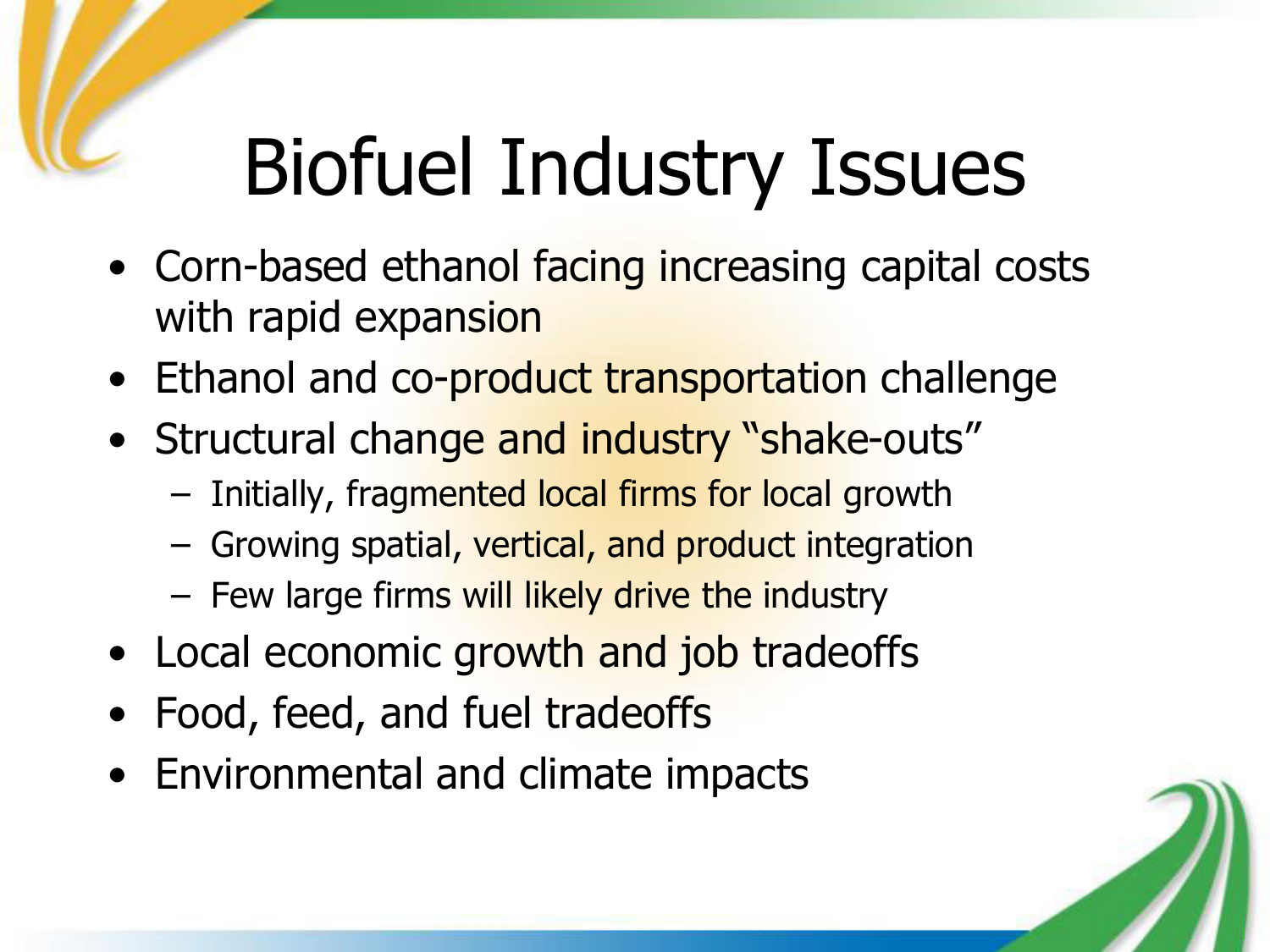## Is Biomass Feedstock the Answer and When?

- Significant R&D challenges for biomass feedstock?
	- Yield, fertility, and soil?
	- Biomass harvesting, transport, and storage?
	- Enzymes, catalysts?
- Conversion platform and biofuel form?
- Production from pilot plants beginning in 2009
- Select most efficient platform for commercialization in 2013
- Scale-up industry with commercial impact about 2015
- Impacts corn price when significant to fuel market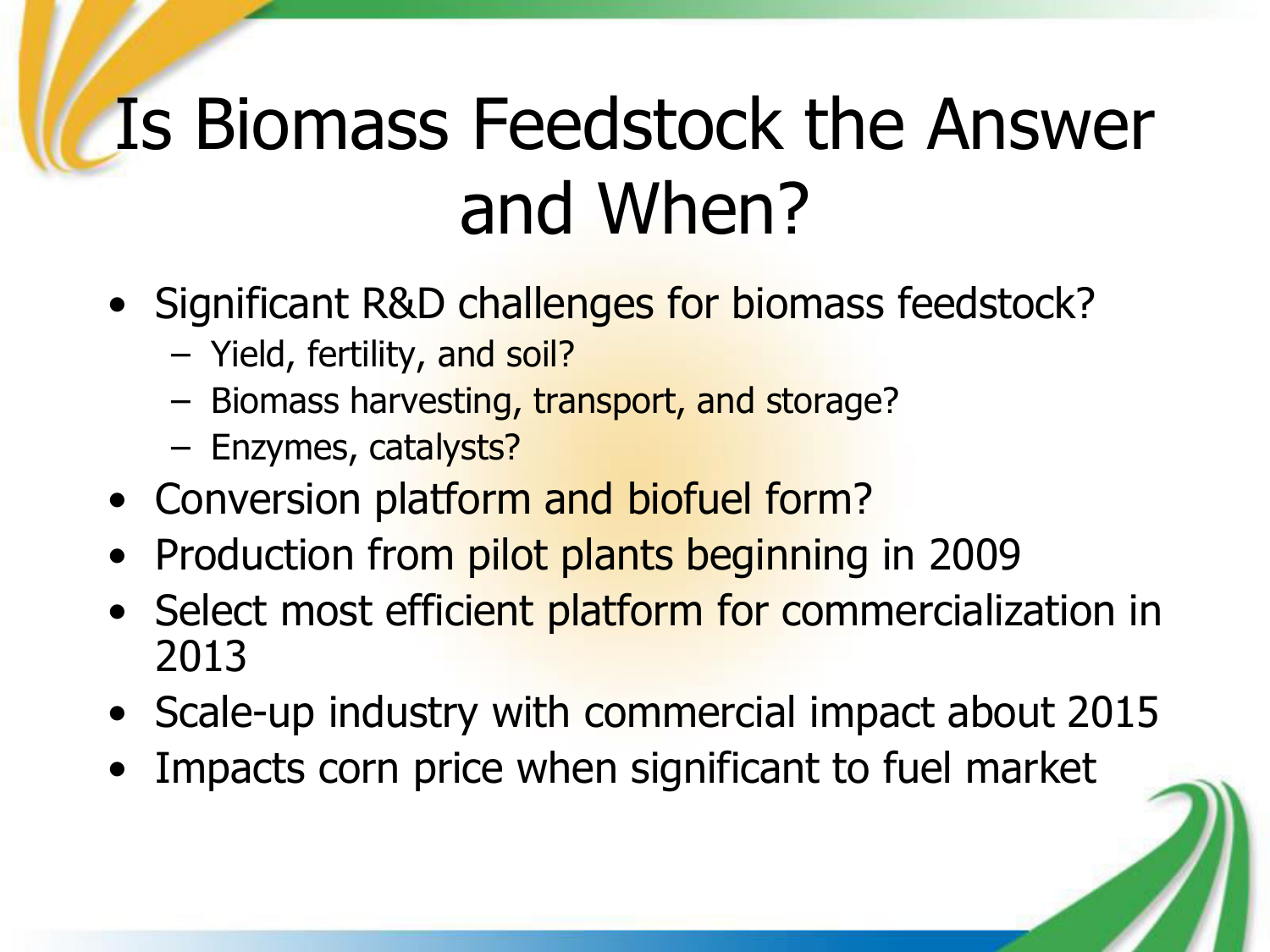# Outlook for Biofuel Industry

- Potential of corn-based ethanol industry to contribute to energy security
	- $-$  CARD long run equilibrium  $\sim$ 30B gal at \$4 corn
	- 14B gal constraint with conventional engine; FFV?
- Biofuel industry maturing
	- Large integrated businesses
	- Efficient local firms
	- More stable biofuel market
- Biomass feedstock important after 2015